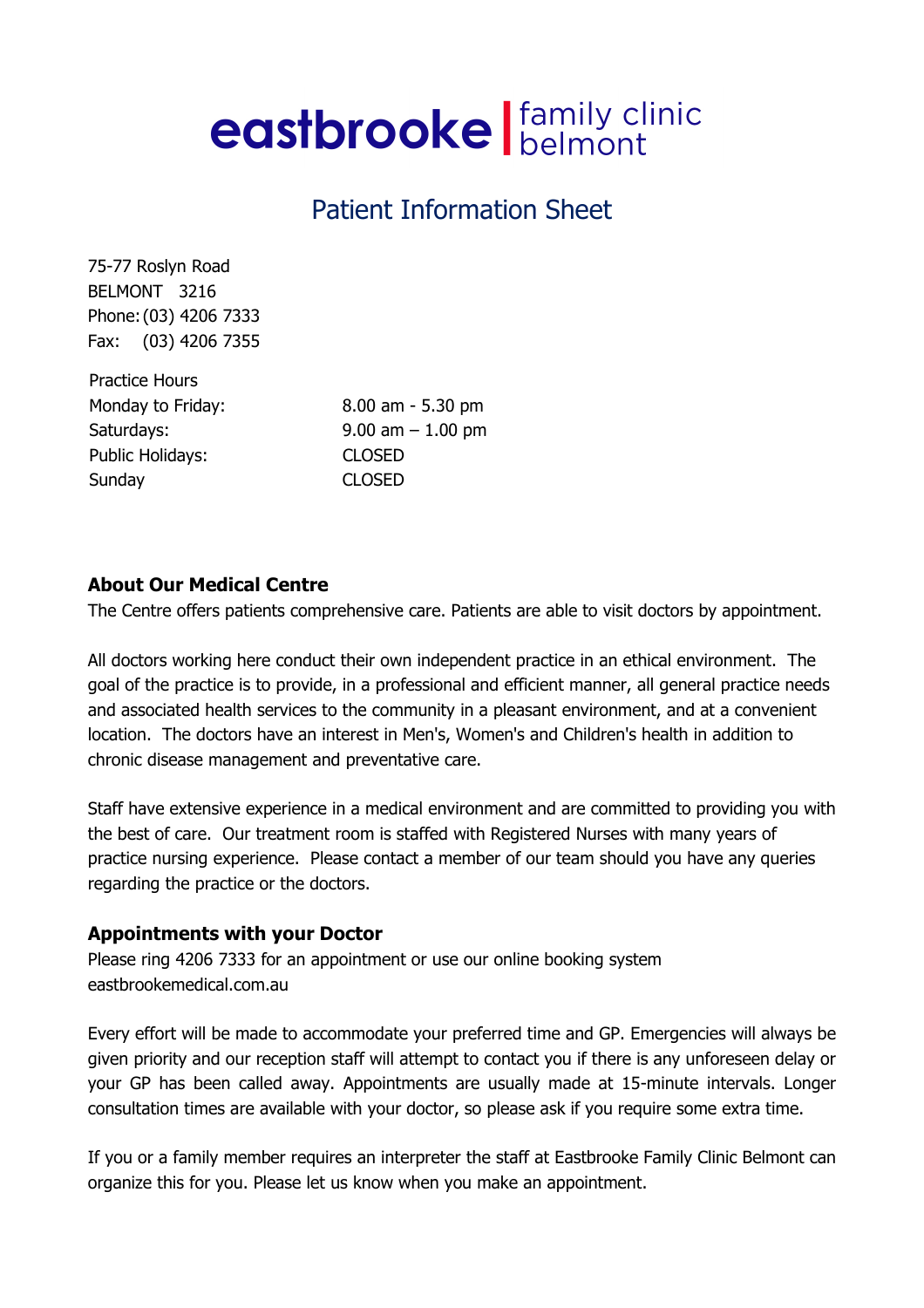#### Fees and billing arrangements

All General Practice consultations, home and hospital visits are privately billed and fees are not greater than recommended by the Australian Medical Association (AMA). Discounts are offered to holders of Health Care Cards and Pension Cards. We accept cash, eftpos and most major credit cards. Medicare claiming will be made for you automatically when you pay your account on the day of your visit.

The following services are not covered by Medicare:

- Workers Compensation
- Pre-Placement Medical Examinations
- Insurance medicals
- Providing services to people not covered by Medicare
- Transport Accident Commission (claim information required)

#### After Hours

If medical attention is required outside operating hours, a telephone call to the Family clinic on (03) 4206 7333 will put you in contact with our after-hours care we have organized with Melbourne Medical Deputizing Service Ph: 9429 5677, who are an accredited medical deputizing service. A Doctor from Deputizing Service is also available 5.00am and 8.00am Monday to Friday morning.

#### Home Visits / Nursing Home

Home visits and Nursing Home Visits are available for regular patients whose condition prevents them from attending the Medical Centre and whose Doctor is available to continue care for these patients. Please discuss this option with your doctor.

#### Telephone Access

Doctors in the Medical Centre may be contacted via our reception staff during normal operating hours. The reception staff will take a detailed message and forward this onto the doctor as soon as possible.

In an emergency, your call will always be put through to either the doctor or nurse.

#### Parking and Disabled Access

Ample car parking is available. There is a car parking bay allocated for disabled patients. Disabled access is via the front door and a wheelchair is available if needed.

#### Your Feedback

We have a feedback form and box located at reception desk for patients to provide feedback, please complete and place in box, or hand to reception staff or Practice Manager.

#### Reminders System

Our practice is committed to preventative care. The doctors of this medical centre will include you on our database for a reminder for pap smears, care plans, immunizations and other preventative health care issues. If you do not wish to be part of this system, please let your doctor know.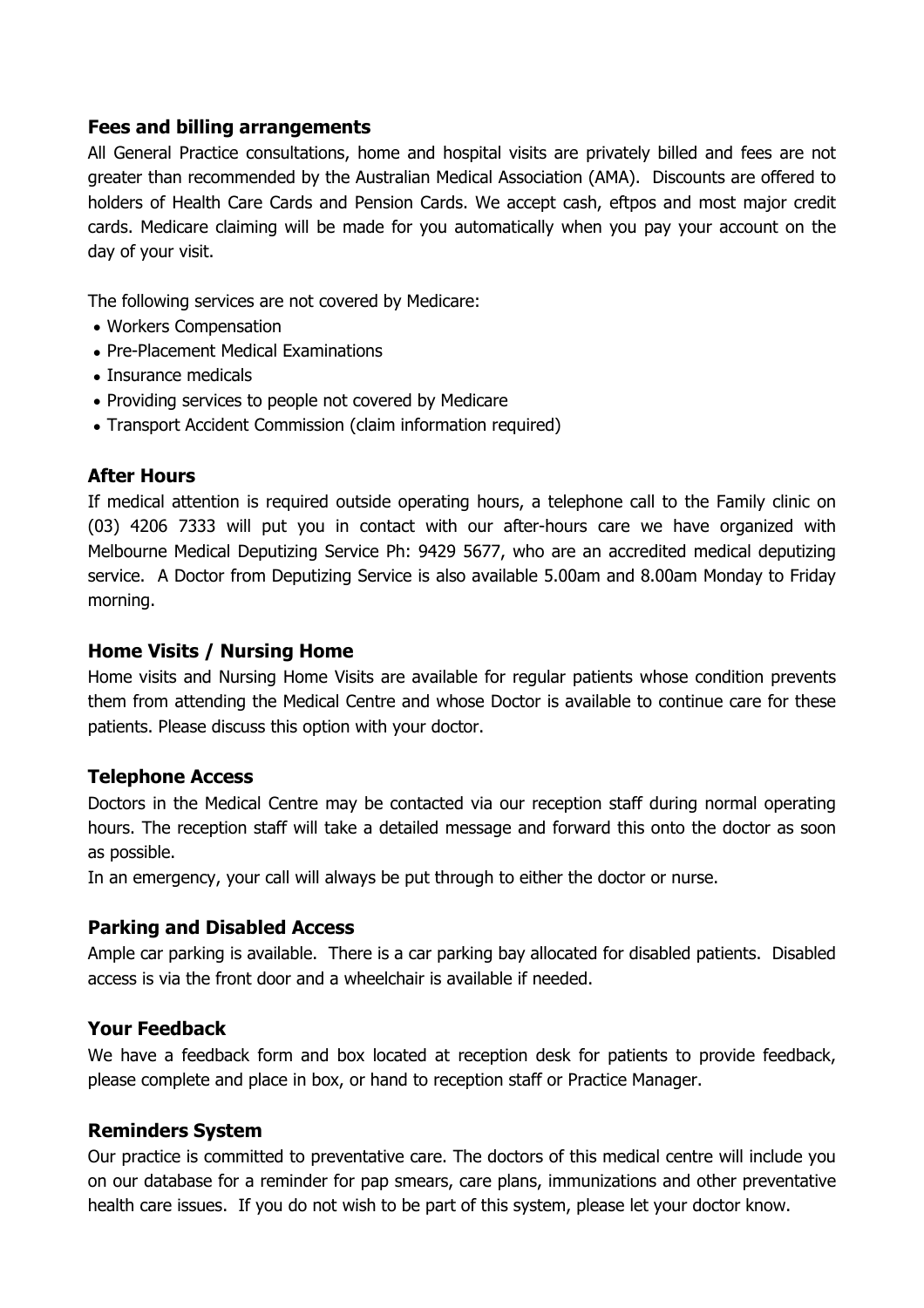#### Repeat prescriptions, referrals and pathology test results

Doctors providing prescriptions, referrals to specialists or pathology test results are responsible ethically and legally to ensure these are correct and warranted. Therefore, a consultation with a doctor is necessary. Unless otherwise advised by your doctor, the clinic nurse is available between the hours of 8.30am and 5.30pm weekdays to give test results via telephone.

#### Medical Records and Privacy

Your medical record is a confidential document. It is the policy of this practice to maintain security of personal health information at all times and ensure this information is only available to authorised members of staff.

Eastbrooke Family Clinic Belmont complies with the Privacy Act 1988 including the way we collect, store, use and disclose health information.

For more information, please ask for a copy of our Privacy Policy Statement at reception.

Should you require access to your medical information held by this Centre please discuss this with your Doctor or the Practice Manager.

#### Your Rights

If you are concerned with any aspect of the service you receive at our medical centre we are keen to hear about it. Please speak to the Practice Manager or your doctor to discuss your concerns. If you prefer to write to us please do so or use our suggestion box located in reception.

We believe that problems are best dealt within the Medical Centre. However, if you feel the need to discuss a matter outside of the Medical Centre, you may contact the Health Services Commission. The contact details are:

> Health Services Commission 570 Bourke Street MELBOURNE VIC 4000 Phone: (03) 8601 5200 Fax: (03) 8601 5219 Freecall: 1800 136 066

This practice has a no smoking policy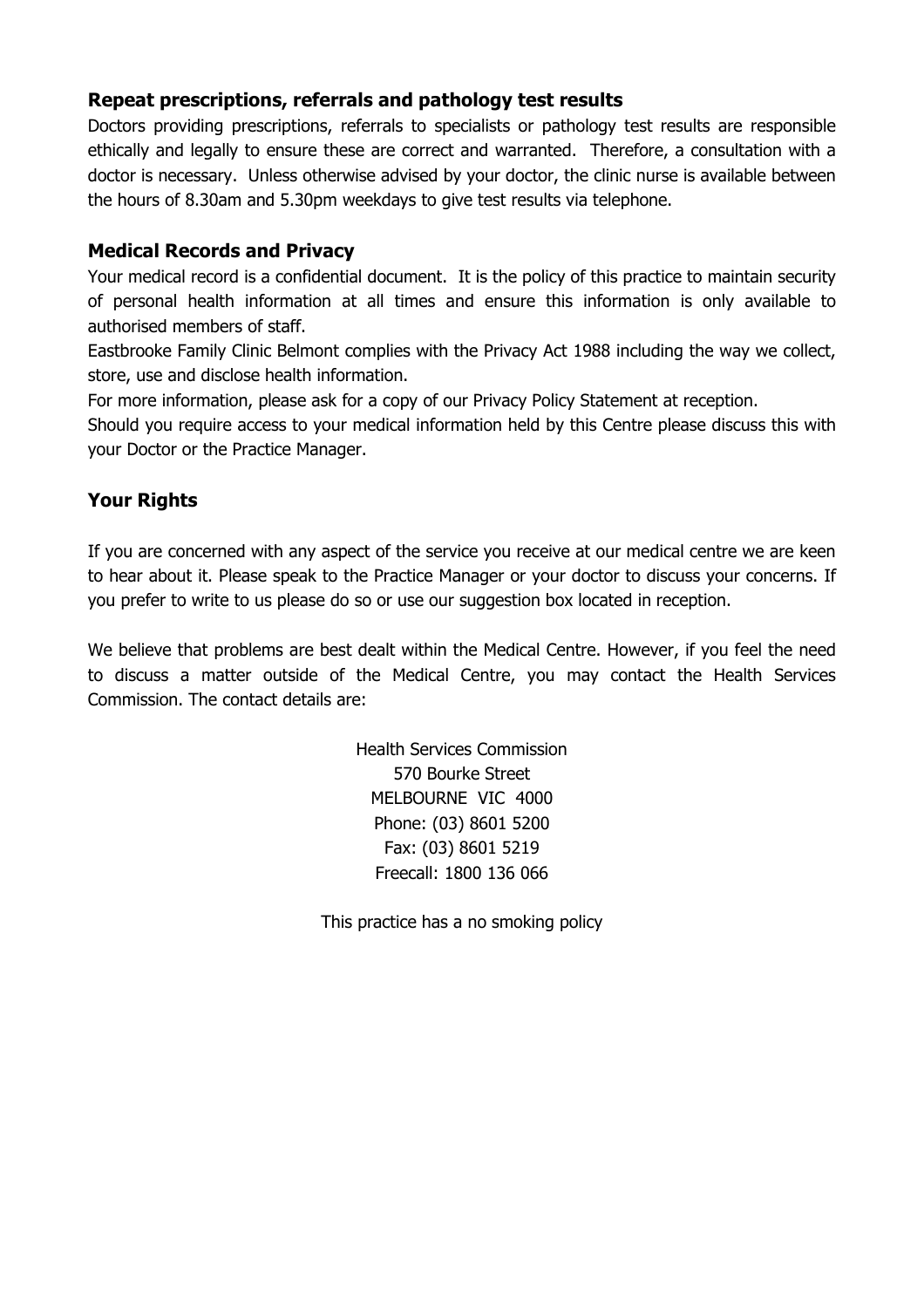## Our Services

#### Minor Operations

In addition to standard Medical Centre service, we also offer a range of minor operations including cryotherapy and minor surgery. We suture lacerations and treat un-displaced fractures. All our surgical instruments are sterilised to prevent cross infection.

- General Practitioners
- Pathology
- Injury Treatment
- Minor Surgery
- Paediatrics
- Adolescent Health
- Women's Health
- Immunisations and Vaccinations
- Travel Medicine
- Men's Health
- ECGs
- Veteran's Health
- Antenatal Care
- Chronic Disease Management
	- o Diabetes
	- o Asthma
	- o Mental Health
	- o Depression
	- o Heart Disease
	- o Pre-Employment Medicals
	- o Industrial Medicine
	- o Hearing Testing
	- o Breathalizing
	- o Urine Testing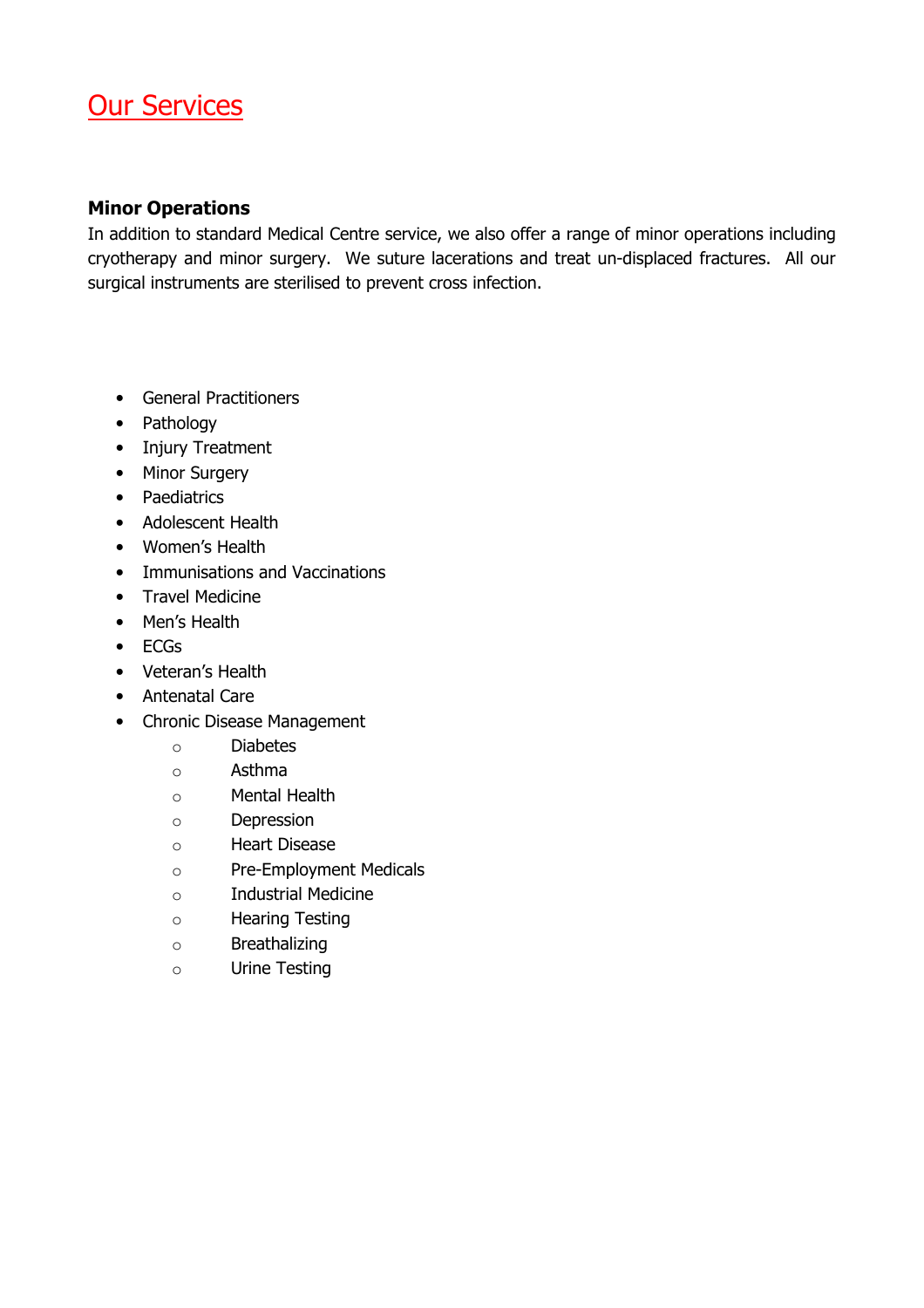## Our Doctors

#### Dr David Allen MBBS, RACGP, Dip Child Health Special interests include General Practice & Child Health

#### Dr Milan Amirgol BMBS, FRACGP

Special interests include Skin Cancerology, General Practice and Family Medicine. Speaks Farsi

Dr Adam Bradshaw MBBS Special interests include General Practice and Family Medicine

#### Dr Michael Eid MB ChB, M Env St

Speaks Arabic, special interests include General Practice, Diabetes, Cardiology and Environmental health

Dr Mary Johnston MBBS, Dip RACOG Special interests include General Practice, Shared Care with Obstetrics

#### Dr Paul McKeegan MBBS, FRACGP, DRANZCOG

Special interests include General Practice, Paediatrics, Antenatal Care and Minor Surgery

#### Dr James Magarey MBBS, FRACGP

Special interests Paediatrics, Antenatal care, Surgical Procedures, Veterans, Family Medicine

#### Dr John Murphy MBBS

Special interest include General Practice and Family Medicine

#### Dr Terence Reichl MBBS

Special interests include General Practice and Family Medicine

#### Dr Colin Urquhart MBBS

Special interests include General Practice and Family Medicine

#### Dr Robert Ward MBBS, DRANZCOG, FRACGP

All aspects General Practice with special interests in Pediatrics, Diabetes, Preventative Health and Children with Disabilities

#### Dr. Youn Khozouei MD MRCPsych, FRANZCP

Consultant Psychiatrist. Speaks Farsi